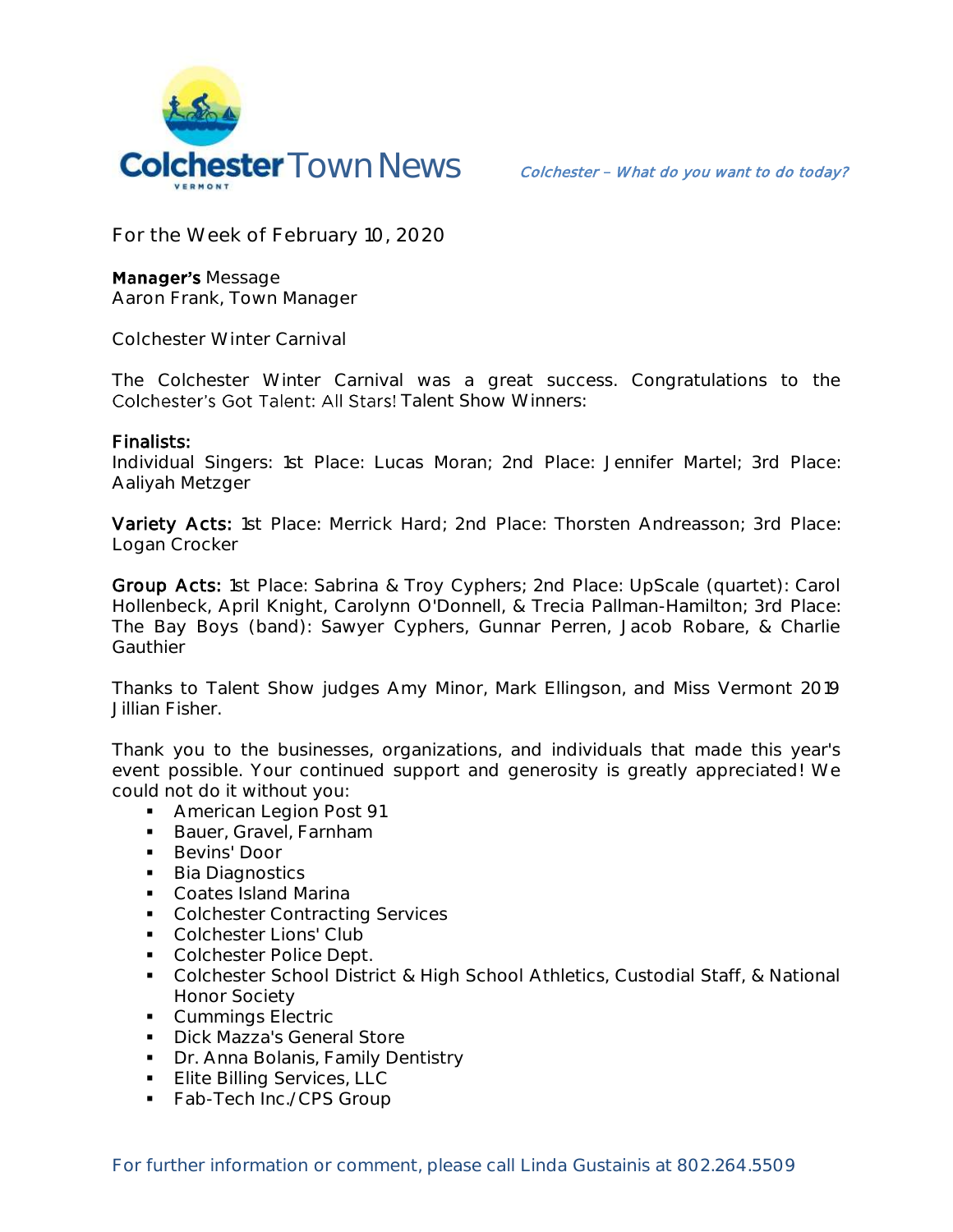

- **Hazelett Corporation**
- **Inspire Kitchen & Bath**
- **Jamie Polli, our Talent Show Emcee**
- Kent Booraem, State Farm Insurance
- $-LCATV$
- **Malletts Bay Bicycle & Ski**
- **Malletts Bay Self Storage**
- **Marina at Marble Island**
- **Mike's Auto Parts**
- Mike & Ethan Guillemette
- **North Country Federal Credit Union**
- **Parks & Recreation Advisory Board**
- **Petit Brook Veterinary Clinic**
- Rebecca J. Collman, MD
- Red Leaf Software
- Rich Gardner
- Saba Marine
- **Shadow Cross Farm**
- **Sleepy Dog Kennel**
- **Steve Davis and Colchester High School Food Service**
- Studio 3 Dance
- **Three Brothers Pizza & Grill**
- Val Palotta
- **Vermont Nut Free Chocolates**

A huge "Thank You" to Sheppard Custom Homes, our major sponsor for the Talent Show!

We'd also like to recognize Colchester resident and business owner Rebecca Robbins-Bushway, owner of Robin's Nest Massage, for offering complementary chair massages on Saturday at the Carnival. Her attraction was inadvertently omitted from the printed schedules, and we appreciate her generosity.

For more about the Town Manager's Office, visit<http://colchestervt.gov/manager> or call 264-5509.

**Office of the Town Clerk | Treasurer Julie Graeter**

As February begins don't forget that the Town Clerk's Office is a "one-stop shopping experience". We are ready to process your Stormwater Utility Billing payment; license your furry family member; provide you with your Early/Absentee Ballots for the Town Meeting/Presidential Primary Elections; and receive your March 16<sup>th</sup>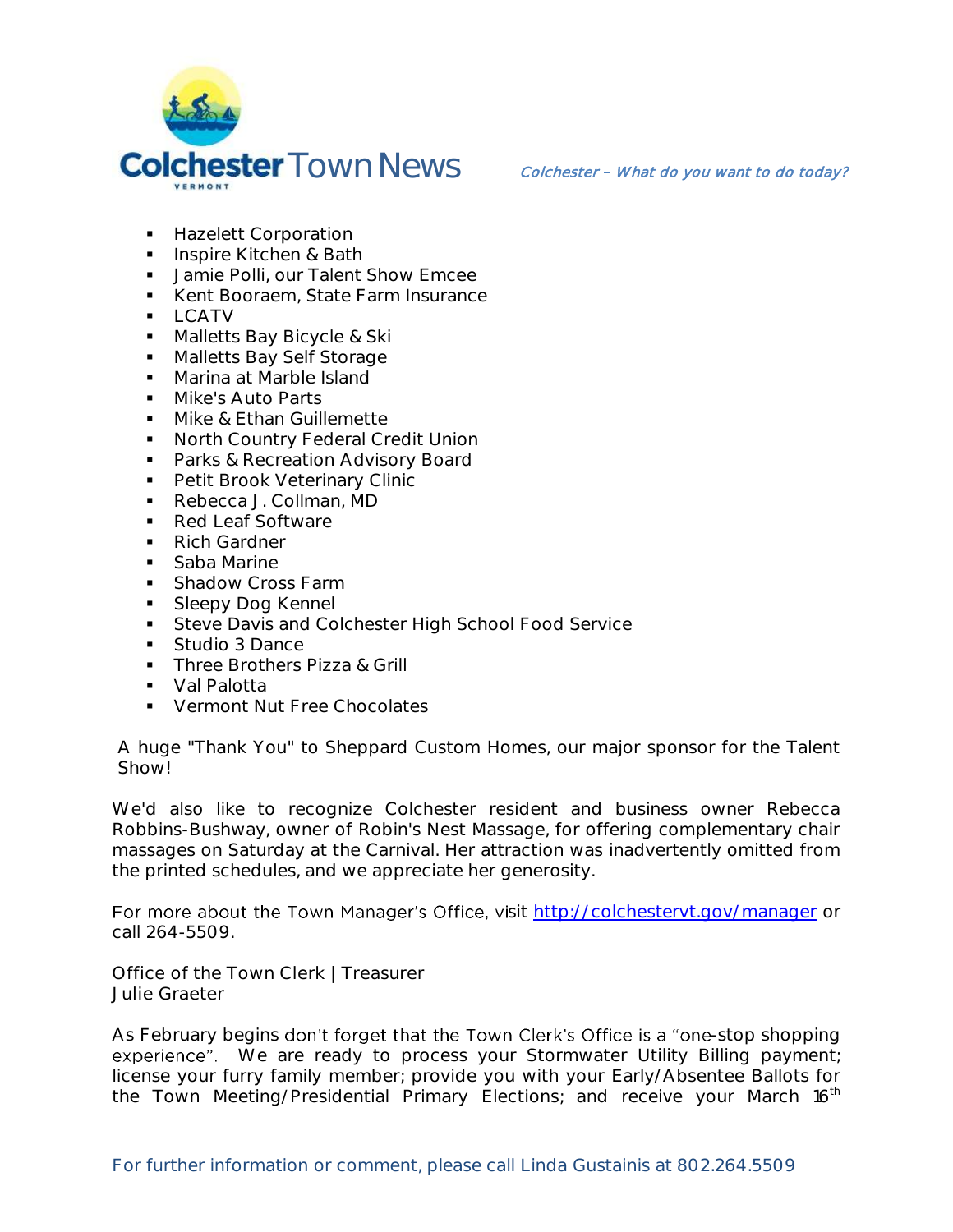

Property Tax installment. Information about all of these "To-Do List" items is on the Town Clerk's webpages at [http://colchestervt.gov/322/Town-Clerk.](http://colchestervt.gov/322/Town-Clerk)

Important information/dates:

- Stormwater Billing is due February 20, 2020
- Dog licenses are due by April 1st, but license by February 29, 2020 and you'll be entered automatically for our "Your Dog is #1" Contest!
- **Early/Absentee Ballots will be available by February 12, 2020**
- Property Taxes are due Monday, March  $16<sup>th</sup>$ , the last of three installments

For more about the Town Clerk's Office visit <http://colchestervt.gov/townclerk> or call 264-5520.

**Assessor Robert Vickery**

- We have sent out requests for inventories to commercial properties. This request will be for all income and expenses related to the real estate only. This data is important in understanding market rents, vacancy rates, and typical expenses for commercial real estate and will help in establishing values
- We have completed the valuation software update with all reports and systems working properly
- We are reviewing all the Certificate of Occupancy/Compliance notices issued in 2019
- Continue preparations for the 2020 Grand List
- Continue inspections of new construction that was permitted as of April 1, 2019

For more about the Assessor's Office visit <http://colchestervt.gov/assessor> or call 264-5671.

**Burnham Memorial Library Kelly McCagg, Director**

- **AARP'S Tax Aide Service**: volunteers will file taxes. Appointments are available on Saturday mornings 9:15 AM - 1:15 PM. Beginning 2/25, available Tuesdays 1:00-4:00 pm. Service is free, but you must have an appointment. Hurry, as slots fill quickly. Call 264-5660 to schedule.
- **Dne-on-One Tutoring:** Mondays 4:00-6:00 PM & 5:00-8:00 PM; Wednesdays 4:00-6:00 PM. Students from the Albany College of Pharmacy and Health Sciences (Colchester campus) tutor students in reading, math, and science at the library. The program is focused on grades 1-6, but tutoring is available in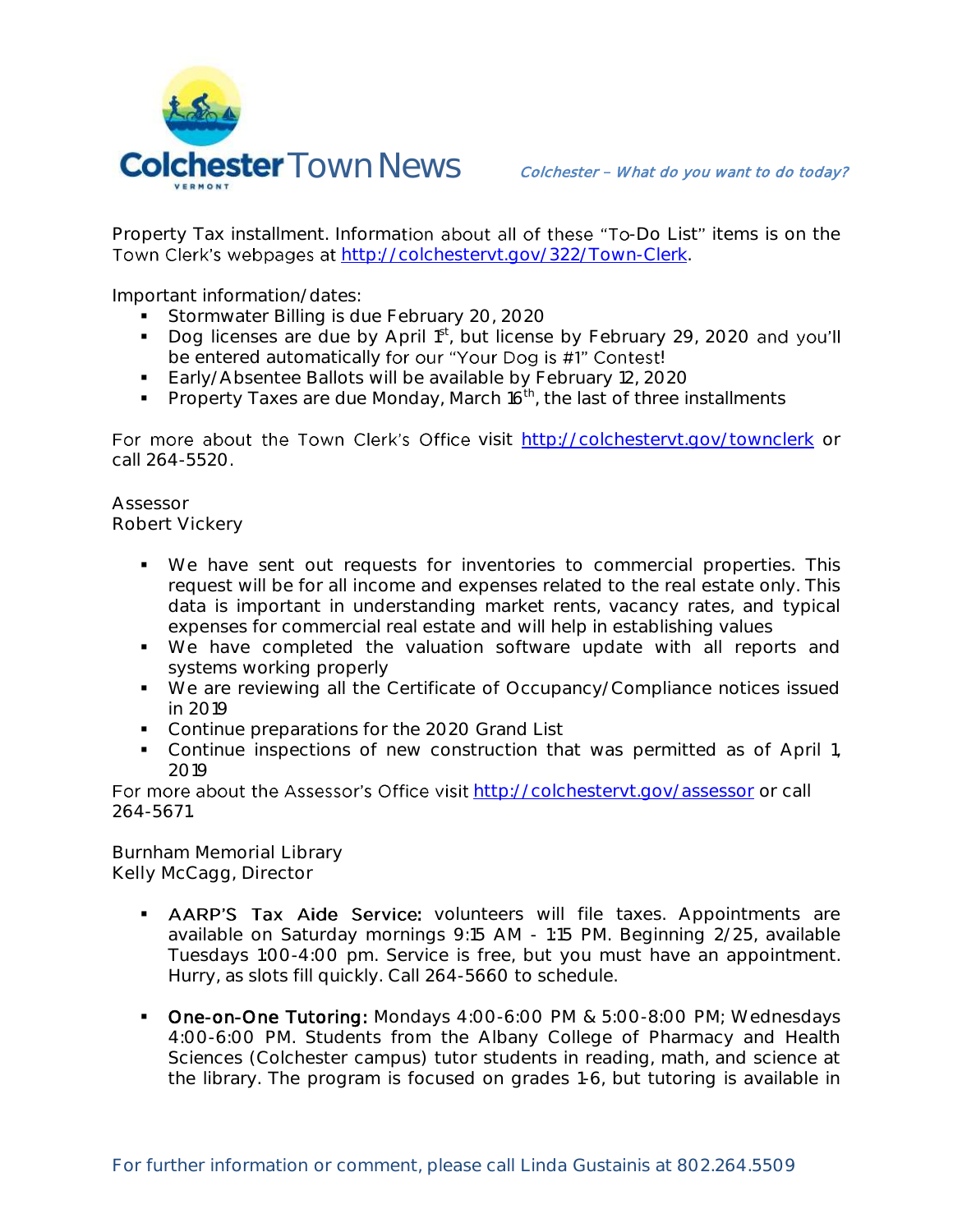

other grades for certain subjects. There is no fee for this service. Call us at 264-5660 to sign up.

- DnD Teens: Friday, 2/14 & 2/28, 3:30 PM. Join our campaign as we traverse and adventure together in The Temple of the Basilisk Cult. Snacks provided. Teens grades 6-12.
- Read to Willy Wonka the Volunteer Therapy Dog: Wednesday, 2/19, 4:15 PM. Read to Willy, or if you're not yet reading, an adult will read to you while you and Willy Wonka enjoy the stories. Call to sign up!
- Getting the Most Out of Your Benefits & Medicare: Wednesday, 2/19, 6:30 PM. Join us as we cover both subjects to help you make the right decisions as you go into retirement.
- Teen Time: Thursday, 2/20, 2:30 5:00 PM: Snacks in the YA room; maybe crafts; a surprise in a box! Come open it with a friend to find out what's inside. Teens grades 6-12.
- Kids' Afternoon Movie: Tuesday, 2/25, 2:00 PM. Join us during February break for a new-release family movie. Popcorn will be served!
- Kids' Escape Room: Friday, 2/28, 2:00 PM. Break out of our epic escape room! Space is limited so register early! Ages 5 & up.

Sign up for our e-newsletter at [https://colchestervt.gov/718/Our-eNewsletter.](https://colchestervt.gov/718/Our-eNewsletter) We send monthly library updates to all our interested patrons.

For more about Burnham Library events visit<http://colchestervt.gov/library> or call (802) 264-5660.

**Upcoming Town Meetings:** 

- **Planning Commission:** 1st & 3rd Tuesdays of the month, 7:00pm. Next Meeting: 2/18
- **Development Review Board:** 2<sup>nd</sup> Wednesday of the month, 7:00pm. Next meeting: 3/11
- **Recreation Advisory Board:**  $2^{nd}$  Wednesday of the month, 7:00 am, Champlain Room, 2<sup>nd</sup> floor. Next meeting: 3/11
- **Conservation Commission:** 3rd Monday of the month, 7:00pm, at the Bayside Activity Center or per agenda. Next meeting: 2/17
- **Library Board of Trustees:** 3rd Thursday of the month, 4:30 PM at Burnham Library. Next meeting: 2/20
- Selectboard: 2nd & 4th Tuesday of the month, 6:30pm. Next meeting: 2/25